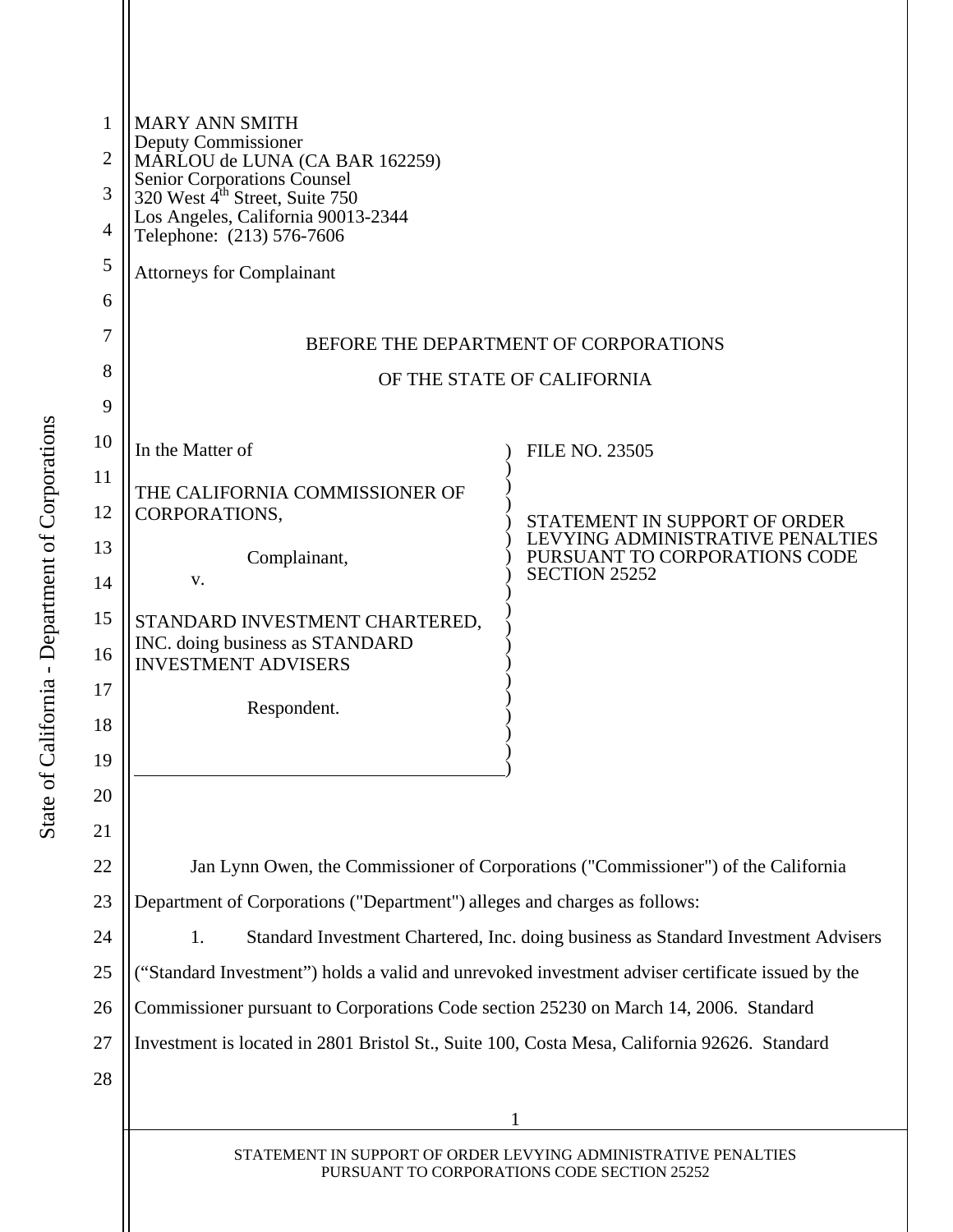<span id="page-1-0"></span>1 2 Investment is the investment adviser of Buttonwood Tree Value Partners, LLC ("BTVP"), a fund offered by Standard Investment.

3 4 2. John H. Norberg ("Norberg") is the Chairman and Chief Executive Officer of Standard Investment. Norberg is also the managing member of Buttonwood Tree Management, LLC ("BTM").

5

6

7

8

9

10

11

12

13

14

15

16

17

18

19

20

21

22

23

24

25

26

27

28

 $\overline{a}$ 

///

3. BTM is the general partner and manager of BTVP.

4. George Hill ("Hill") is the chief compliance officer of Standard Investment.

5. On December 5, 2011, the Commissioner commenced a regulatory examination of Standard Investment. The examination revealed violations of the Corporate Securities Law of 1968, found at Corporations Code section 25000 et seq. and the rules and regulations promulgated thereunder.

6. The violations included the following: Standard Investment 1) charged unsupported administrative fees (Corp. Code, § 25235); 2) borrowed money from clients through fees collected in advance (Corp. Code, § 25238; Cal. Code Regs., tit. 10, section 260.238, subd. (f)); 3) failed to provide an annual audited report to BTVP's limited partners (Corp. Code, § 25235); 4) failed to verify all funds and securities (Cal. Code Regs., tit. 10, § 260.237, subd. (e)); 5) failed to prepare and maintain accurate financial books and records (Cal. Code Regs., tit. 10, § 260.241.3, subd. (a)); and 6) failed to file a true and current Form  $ADV^1$  (Cal. Code Regs., tit. 10, § 260.241.4, subd. (d).) 7. Corporations Code section 25235 provides, in relevant part, the following: It is unlawful for any investment adviser, directly or indirectly, in this state: . . .

> (b) To engage in any transaction, practice, or course of business which operates or would operate as a fraud or deceit upon any client or prospective client.

<sup>1</sup> Form ADV is the uniform form used by investment advisers to register with both the Securities and Exchange Commission (SEC) and state securities authorities.

State of California - Department of Corporations State of California - Department of Corporations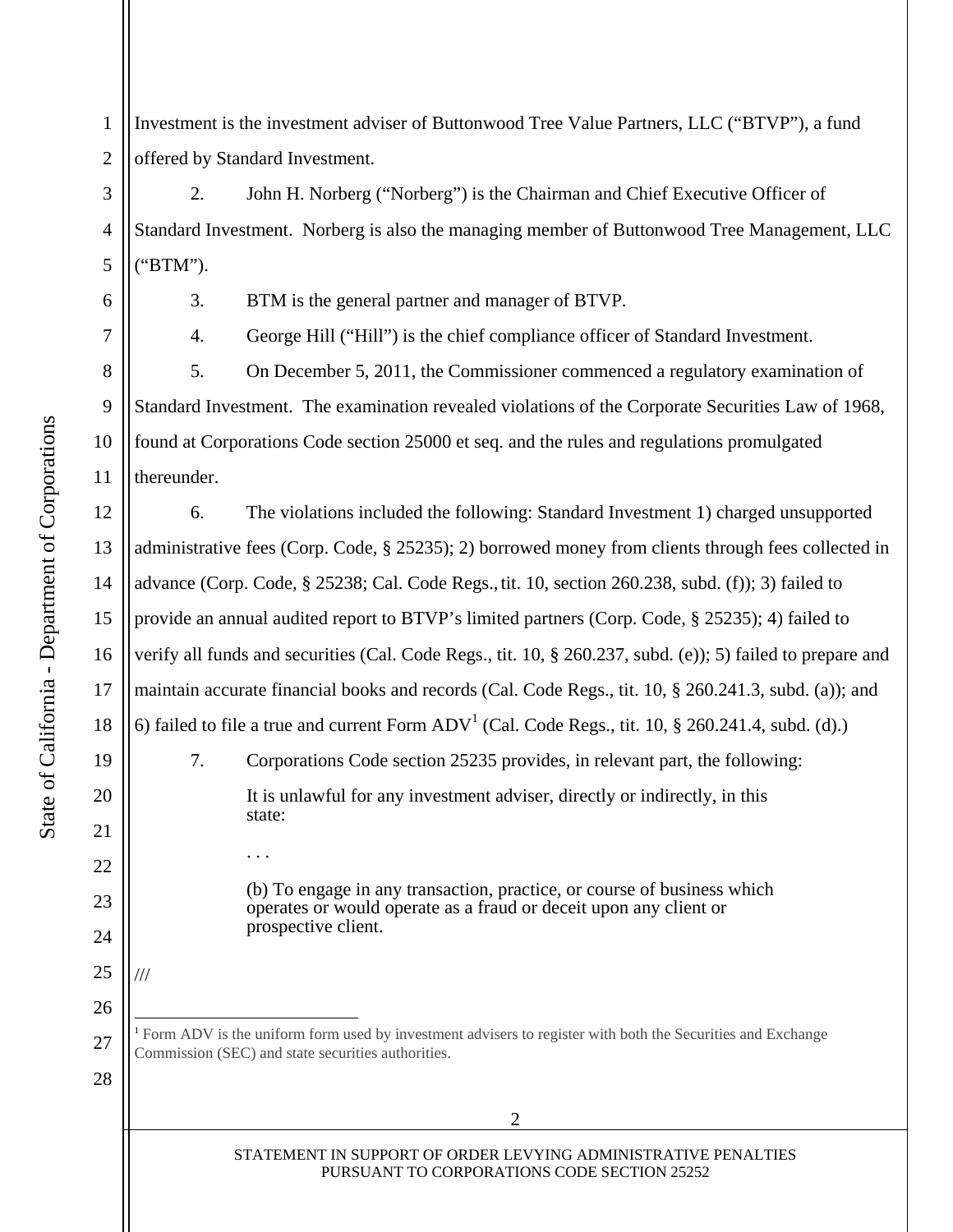<span id="page-2-0"></span>

| $\mathbf{1}$ | 8.<br>Corporations Code section 25238 requires investment advisers to promote fair,                                                                                                                                                                                                                                                                                                                                   |                                                                                                                                   |  |
|--------------|-----------------------------------------------------------------------------------------------------------------------------------------------------------------------------------------------------------------------------------------------------------------------------------------------------------------------------------------------------------------------------------------------------------------------|-----------------------------------------------------------------------------------------------------------------------------------|--|
| $\mathbf{2}$ | equitable and ethical principles. Section 25238 provides, in relevant part, the following:                                                                                                                                                                                                                                                                                                                            |                                                                                                                                   |  |
| 3            |                                                                                                                                                                                                                                                                                                                                                                                                                       | No investment adviser licensed under this chapter and no natural                                                                  |  |
| 4            | person associated with the investment adviser shall engage in<br>investment advisory activities, or attempt to engage in investment<br>advisory activities, in this state in contradiction of such rules as the                                                                                                                                                                                                       |                                                                                                                                   |  |
| 5            | commissioner may prescribe designed to promote fair, equitable and                                                                                                                                                                                                                                                                                                                                                    |                                                                                                                                   |  |
| 6            |                                                                                                                                                                                                                                                                                                                                                                                                                       | ethical principles.                                                                                                               |  |
| 7            | 9.                                                                                                                                                                                                                                                                                                                                                                                                                    | California Code of Regulations, title 10, section 260.238 provides the activities that do                                         |  |
| $8\,$        | not promote fair, equitable or ethical principles. Subdivision (f) of section 260.238 provides as                                                                                                                                                                                                                                                                                                                     |                                                                                                                                   |  |
| 9            | follows:                                                                                                                                                                                                                                                                                                                                                                                                              |                                                                                                                                   |  |
| 10           |                                                                                                                                                                                                                                                                                                                                                                                                                       | Borrowing money or securities from a client unless the client is a                                                                |  |
| 11           |                                                                                                                                                                                                                                                                                                                                                                                                                       | broker-dealer, an affiliate of the adviser, or a financial institution<br>engaged in the business of loaning funds or securities. |  |
| 12           |                                                                                                                                                                                                                                                                                                                                                                                                                       |                                                                                                                                   |  |
| 13           | 10.                                                                                                                                                                                                                                                                                                                                                                                                                   | California Code of Regulations, title 10, section 260.237 requires that investment                                                |  |
| 14           | advisers provide verification of all funds and securities. Subdivision (e) of section 260.237, in                                                                                                                                                                                                                                                                                                                     |                                                                                                                                   |  |
| 15           | relevant part, provides as follows:                                                                                                                                                                                                                                                                                                                                                                                   |                                                                                                                                   |  |
| 16           |                                                                                                                                                                                                                                                                                                                                                                                                                       | It shall constitute a fraudulent, deceptive or manipulative act, practice                                                         |  |
| 17           | or course of business, within the meaning of Section 25235 of the<br>Code, for any investment adviser who has custody or possession of any<br>funds or securities, except prepaid fees for periodic publications or<br>other advisory services, in which any client has any beneficial interest<br>to do any act or take any action, directly or indirectly, with respect to<br>any such funds or securities, unless: |                                                                                                                                   |  |
| 18           |                                                                                                                                                                                                                                                                                                                                                                                                                       |                                                                                                                                   |  |
| 19           |                                                                                                                                                                                                                                                                                                                                                                                                                       |                                                                                                                                   |  |
| 20           |                                                                                                                                                                                                                                                                                                                                                                                                                       |                                                                                                                                   |  |
| 21           | (e) all funds and securities of clients are verified by actual examination<br>at least once during each calendar year by an independent certified                                                                                                                                                                                                                                                                     |                                                                                                                                   |  |
| 22           | public accountant or public accountant at a time which shall be chosen<br>by the accountant without prior notice to the investment adviser. A                                                                                                                                                                                                                                                                         |                                                                                                                                   |  |
| 23           |                                                                                                                                                                                                                                                                                                                                                                                                                       | certificate of the accountant stating that such person has made an                                                                |  |
| 24<br>25     | examination of the funds and securities, and describing the nature and<br>extent of the examination, shall be filed with the Commissioner                                                                                                                                                                                                                                                                             |                                                                                                                                   |  |
| 26           | promptly after each examination.                                                                                                                                                                                                                                                                                                                                                                                      |                                                                                                                                   |  |
| 27           | As an alternative to the safeguarding procedures above, investment<br>advisers who are deemed to have custody due to being an investment                                                                                                                                                                                                                                                                              |                                                                                                                                   |  |
| 28           | adviser and general partner of a private fund may instead adopt the<br>following procedures to be exempted from complying with the custody                                                                                                                                                                                                                                                                            |                                                                                                                                   |  |
|              | requirements:                                                                                                                                                                                                                                                                                                                                                                                                         |                                                                                                                                   |  |
|              |                                                                                                                                                                                                                                                                                                                                                                                                                       | 3                                                                                                                                 |  |
|              |                                                                                                                                                                                                                                                                                                                                                                                                                       | STATEMENT IN SUPPORT OF ORDER LEVYING ADMINISTRATIVE PENALTIES<br>PURSUANT TO CORPORATIONS CODE SECTION 25252                     |  |
|              |                                                                                                                                                                                                                                                                                                                                                                                                                       |                                                                                                                                   |  |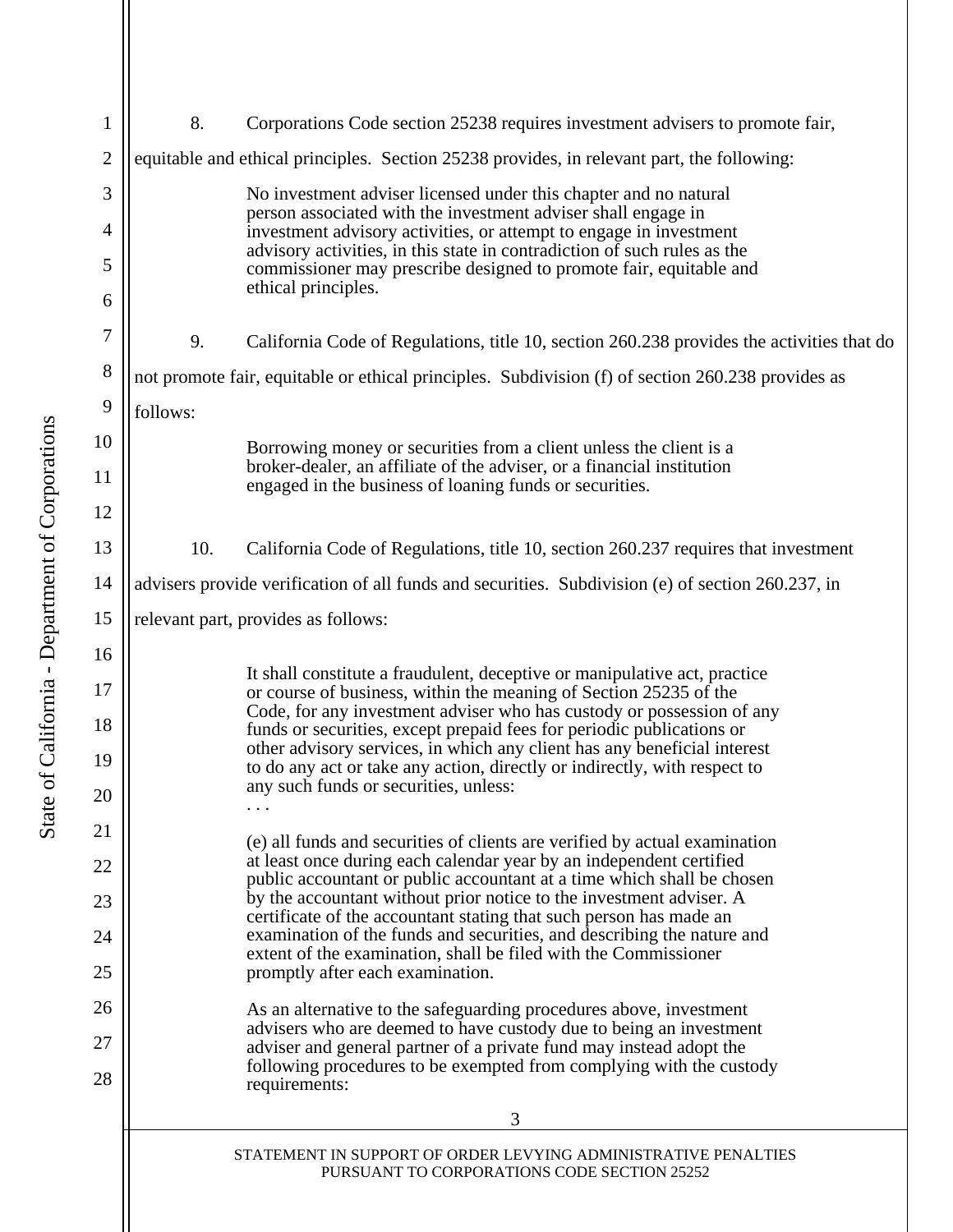<span id="page-3-0"></span>

| 1  |                                                                                                        | $(1)$ The private fund(s) are audited annually by an independent CPA;<br>and                                                                  |  |
|----|--------------------------------------------------------------------------------------------------------|-----------------------------------------------------------------------------------------------------------------------------------------------|--|
| 2  |                                                                                                        |                                                                                                                                               |  |
| 3  |                                                                                                        | (2) At least annually, distributes its audited financial statements,<br>prepared in accordance with generally accepted accounting principles, |  |
| 4  |                                                                                                        | to all limited partners (or member) and the Commissioner within 120<br>days of the end of its fiscal year; and                                |  |
| 5  |                                                                                                        | (3) The Investment Adviser notifies the Commissioner via Form ADV<br>that it is following these procedures.                                   |  |
| 6  |                                                                                                        |                                                                                                                                               |  |
| 7  | 11.                                                                                                    | California Code of Regulations, title 10, section 260.241.3, requires investment                                                              |  |
| 8  | advisers to maintain accurate financial books and records. Subdivision (a) of section 260.241.3, in    |                                                                                                                                               |  |
| 9  | relevant parts, provides as follows:                                                                   |                                                                                                                                               |  |
| 10 |                                                                                                        | (a) Every licensed investment adviser shall make and keep true,                                                                               |  |
| 11 |                                                                                                        | accurate and current the following books and records relating to such<br>person's investment advisory business:                               |  |
| 12 |                                                                                                        | (2) General and auxiliary ledgers (or other comparable records)                                                                               |  |
| 13 |                                                                                                        | reflecting asset, liability, reserve, capital, income and expense accounts.                                                                   |  |
| 14 |                                                                                                        | (5) All bills or statements (or copies thereof), paid or unpaid, relating to<br>the business of the investment adviser as such.               |  |
| 15 |                                                                                                        |                                                                                                                                               |  |
| 16 | 12.                                                                                                    | California Code of Regulations, title 10, section 260.241.4, subdivision (d) requires                                                         |  |
| 17 | investment advisers to file changed information in its Form ADV. Subdivision (d) of section            |                                                                                                                                               |  |
| 18 | 260.241.4 provides as follows:                                                                         |                                                                                                                                               |  |
| 19 |                                                                                                        | (d) A licensed investment adviser shall file changed information                                                                              |  |
| 20 |                                                                                                        | contained in its Form ADV with the Investment Adviser Registration<br>Depository ("IARD") in accordance with its procedures for               |  |
| 21 |                                                                                                        | transmission to the Commissioner.                                                                                                             |  |
| 22 | 13.                                                                                                    | The Department's examiners found during the regulatory examination on December 5,                                                             |  |
| 23 | 2011 that Standard Investment is a licensed investment adviser and as such it is prohibited, under     |                                                                                                                                               |  |
| 24 | Corporations Code section 25235, from engaging in any course of business which would operate as a      |                                                                                                                                               |  |
| 25 | fraud or deceit upon any client. In addition, Corporations Code section 25238 requires Standard        |                                                                                                                                               |  |
| 26 | Investment to conduct business in such a way as to promote fair, equitable, and ethical principles. At |                                                                                                                                               |  |
| 27 | the time of the December 5, 2011 examination, Standard Investment through BTM was charging             |                                                                                                                                               |  |
| 28 | unsupported administrative fees. A review of the 2011 bank statements for Standard Investment did      |                                                                                                                                               |  |
|    |                                                                                                        | 4                                                                                                                                             |  |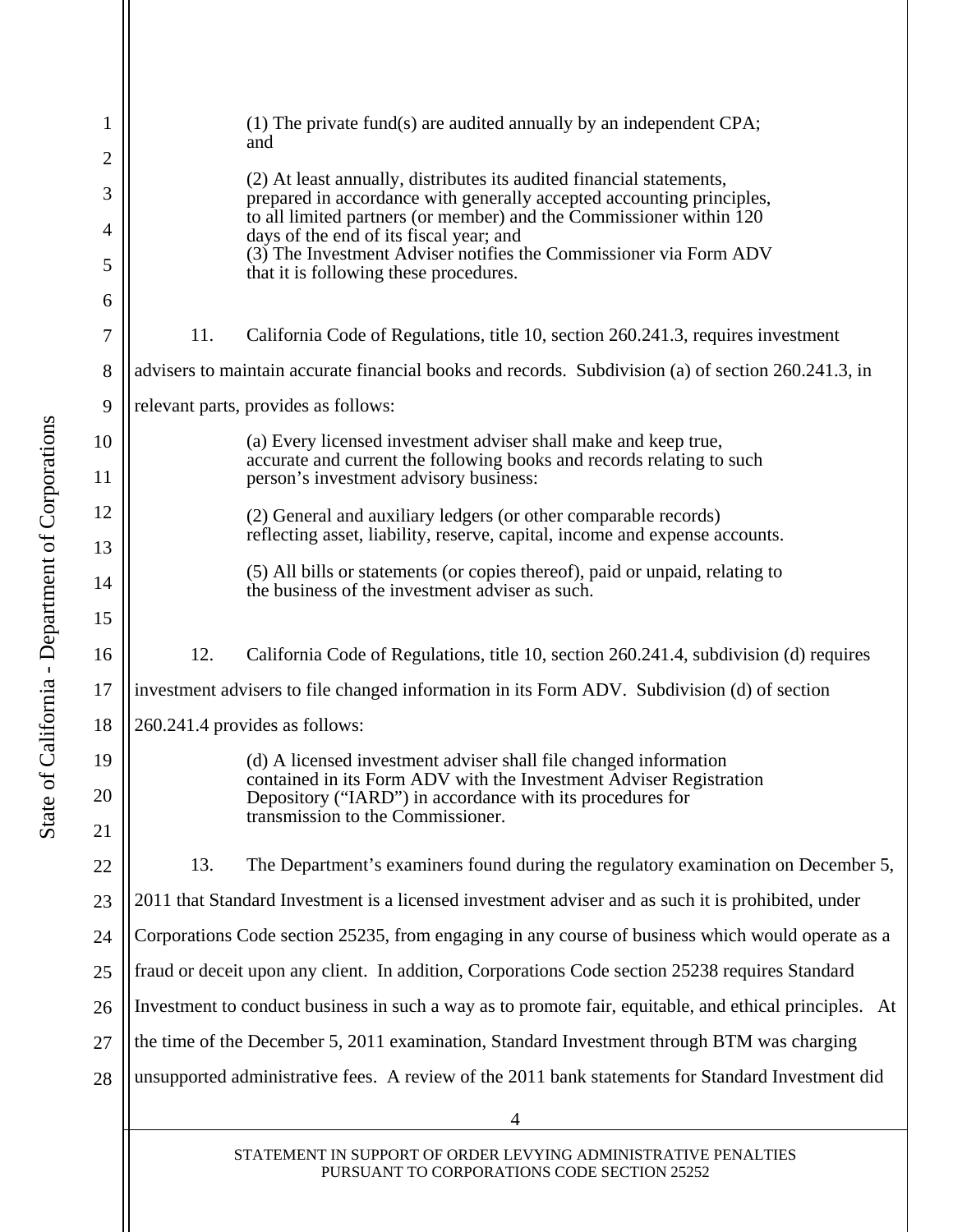1 2 3 4 not reveal any accounting, legal, or other relevant expenses related to BTVP that were paid by Standard Investment or BTM and that would support the administrative fees charged as reimbursement. In fact, the Department's review of the BTVP Sunwest bank statements disclosed that various accounting fees were paid directly by BTVP, and not by Standard Investment or BTM.

10 6 7 8 12 13 14 16 14. The examination also revealed that Standard Investment through BTM was borrowing money from clients through fees collected in advance. An advance of fund assets based upon an uncertain future gain, even if subsequently earned, constitute "borrowing" of client funds, in violation of Corporations Code section 25238 and California Code of Regulations, title 10, section 260.238, subdivision (f). During the examination, it was disclosed that BTM maintained a record of BTVP's "Schedule of Transactions with Buttonwood." This schedule listed the "advances" that represented fees that Standard Investment hoped would be earned back by BTM through a combination of management fees, performance fees, and administrative fees. The examination revealed that as of the beginning of December 2011, the balance of the amount advanced by BTVP to BTM was \$623,438. It was noted that a large performance fee of \$557,991 earned in the 4th quarter of 2011 decreased the unearned amount to \$65,527. The total advance amounts for all four quarters in 2011 were \$1,300,793. For the first three quarters of 2012, the record reflects a total advanced amount of \$962,500.

20 19 22 23 15. In addition, Standard Investment failed to provide the limited partners of BTVP audited annual reports as warranted in BTVP's Private Placement Memorandum ("PPM"), in violation of Corporations Code section 25235. Page 38 of BTVP's PPM, dated February 24, 2009, stated that an audited annual report of the Fund shall be prepared and mailed to each Limited Partner at the end of each fiscal year. No annual audit had been had conducted for fiscal years ending 2008 through 2012.

25 24 26 27 28 16. Moreover, the examination disclosed that Standard Investment failed to comply with California Code of Regulations, title 10, section 260.237, subdivision (e), which requires any investment adviser who has custody or possession of any client funds or securities to conduct a surprise verification of client funds and securities. Investment advisers deemed to have custody "due to being an investment adviser and general partner of a private fund may instead adopt the following

15

17

18

21

5

9

11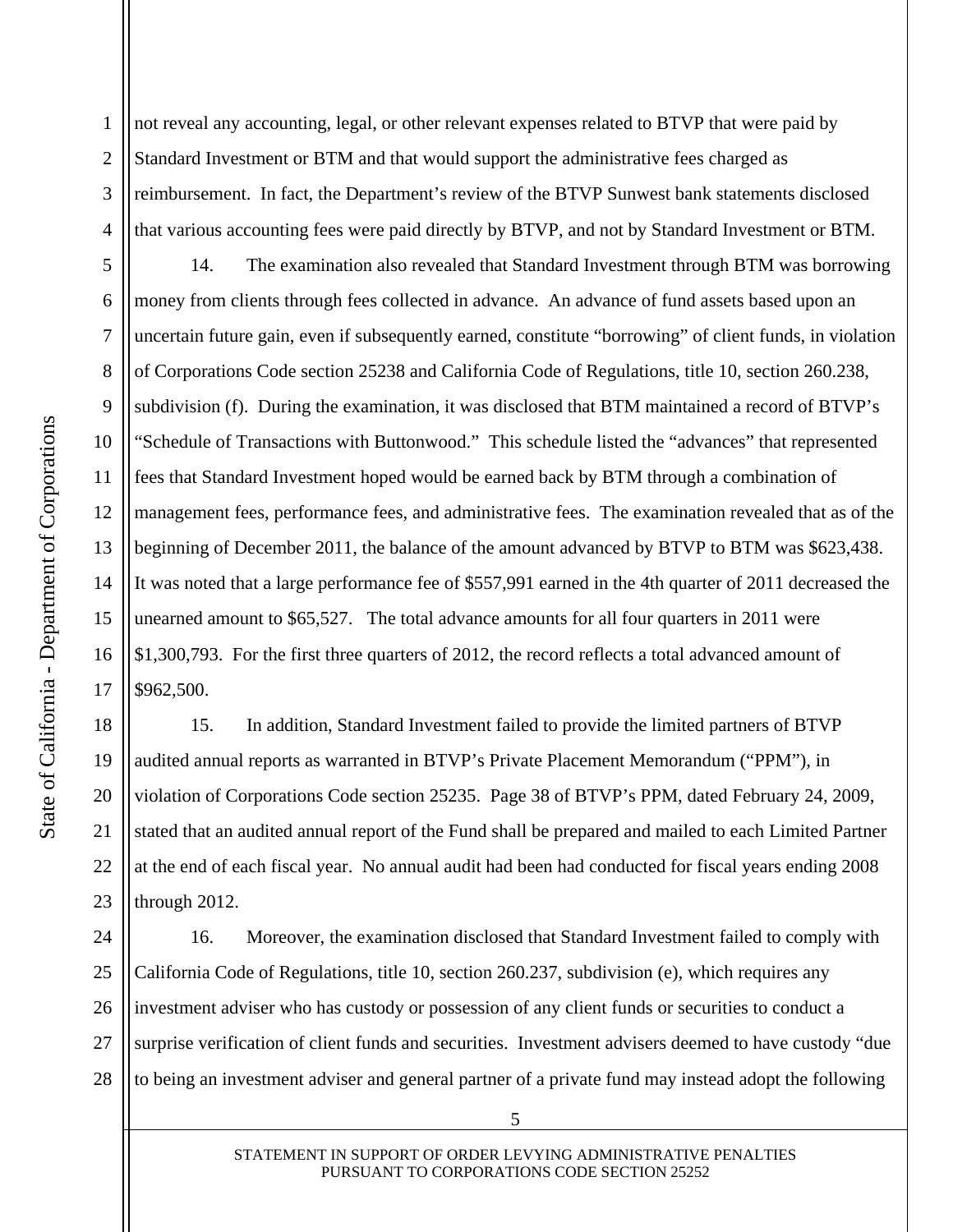<span id="page-5-0"></span>5 10 1 2 3 4 6 7 8 9 11 12 13 procedures," which are summarized as follows: (1) an annual audit of the private fund by an independent CPA; (2) annual distribution of audited financial statements to all limited partners and the Commissioner within 120 days of the end of its fiscal year; and (3) notification of the Commissioner via Form ADV that it is following these procedures. (Cal. Code Regs., tit. 10, § 260.237, subd. (e)). Standard Investment, by virtue of being an investment adviser and general partner of a private fund, is deemed to have custody of the funds and securities of BTVP. However, Standard Investment failed to engage an independent CPA to have a surprise verification of client funds and failed to adopt the alternative procedures set forth in California Code of Regulations, title 10, section 260.237, subdivision (e) for investment advisers who are deemed to have custody of any client funds or securities. Furthermore, in 2011 there were a total of 46 requests for withdrawals amounting to \$1,375,793 from client funds without evidence of authorization by an independent accountant of these withdrawal requests. Consequently, BTVP was not compliant with California Code of Regulations, title 10, section 260.237, subdivision (e).

17. Additionally, the examination revealed that Standard Investment did not prepare and maintain accurate financial books and records as required by California Code of Regulations, title 10, section 260.241.3, subdivision (a). The general ledger and other financial records did not reflect the liability associated with the borrowing of client funds through the collection of unearned management and performance fees from BTVP. Also, Standard Investment did not provide bills or statements to support the quarterly administrative fee of \$63,750. Standard Investment indicated the quarterly administrative fee represented reimbursements of fees and expenses for the operating and periodic expenses of BTVP. As a result of Standard Investment's failure to maintain true, current and accurate books and records, the Department is not able to determine Standard's true liabilities.

25 23 24 26 18. Furthermore, the examination also showed that Standard Investment electronically filed an untrue and inaccurate Form ADV brochure with the Investment Adviser Registration Depository ("IARD") as required by California Code of Regulations, title 10, section 240.241.4, subdivision (d)*.* 

27 28 19. On July 25, 2012, the Department sent Standard Investment a regulatory letter explaining the violations discovered during the examination commenced on December 5, 2011,

15

16

17

18

19

14

20

21

22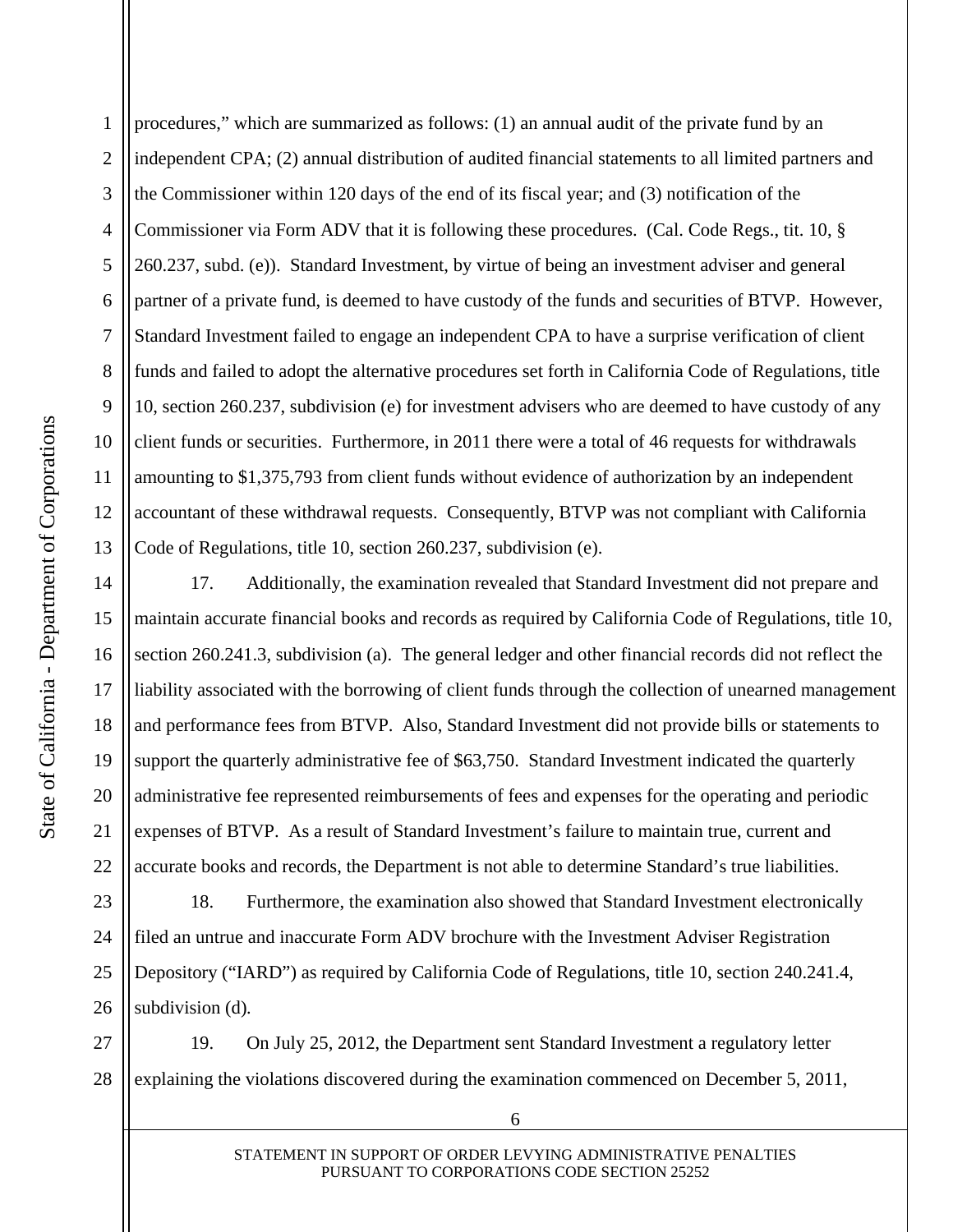<span id="page-6-0"></span>1 2 3 4 including violations of Corporations Code sections 25235 and 25238, and California Code of Regulations, title 10, sections 260.237, subdivision (e), 260.238, subdivision (f), 260.241.3, subdivision (a) and 260.241.4, subdivision (d). Standard Investment responded by letters dated July 26, 2012 and September 5, 2012.

20. In response to the regulatory letter of July 25, 2012, Standard Investment provided the Department with an explanation for each of the violations cited in the letter. With respect to the administrative fees, Standard Investment claimed that the fees were for "general administrative, operational and ministerial functions related to servicing the BTVP fund." However, Standard Investment could not provide the examiners with bills, statements or calculations to substantiate the amounts charged.

In response to the money borrowed from clients through fees collected in advance, Standard Investment asserted that it was permissible for such advances to occur under BTVP's PPM. Standard Investment also claimed that it was unaware that an advance of management fees would raise concern. Upon discovery that such a practice may not fully comply with the Department's rules and regulations the firm has discontinued the payment and collection of "advances to Management." Standard Investment continued to advance management, performance and administrative fees through the third quarter of 2012.

20 18 19 22 Standard Investment claimed unintentional oversight in response to its failure to provide BTVP's limited partners with an audited annual report for fiscal years ending 2010 and 2011. Standard Investment provided a copy of the engagement letter from McGladrey LLP, dated July 2012, to conduct audits of BTVP for 2008, 2009, 2010, and 2011. To date the audit for those fiscal years are still pending.

25 23 24 26 27 28 With respect to Standard Investment's failure to verify client funds and securities, Standard Investment represented that it was in negotiations with multiple accounting firms to approve withdrawals. Upon selection of the accounting firm to perform the independent representative role it would forward a copy of the engagement letter to the Department. To date Standard Investment has not forwarded copies of an engagement letter from an accounting firm that would act as an independent representative to review and approve withdrawals from BTVP. In addition, Standard

5

6

7

8

9

10

11

12

13

14

15

16

17

21

STATEMENT IN SUPPORT OF ORDER LEVYING ADMINISTRATIVE PENALTIES PURSUANT TO CORPORATIONS CODE SECTION 25252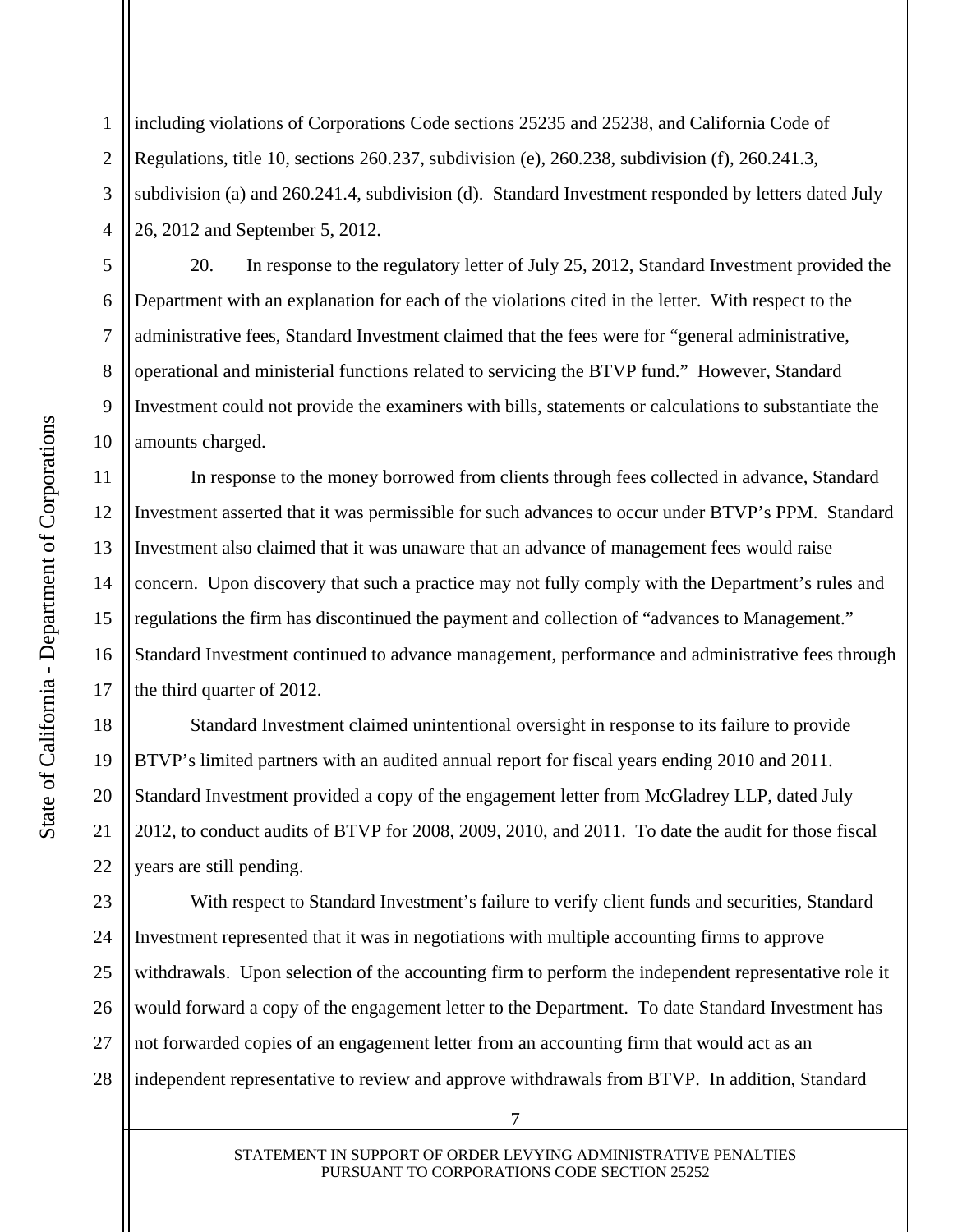<span id="page-7-0"></span>1 2 3 Investment has not demonstrated that it has selected a qualified custodian who has agreed to disburse funds from BTVP only upon receipt of approval by an independent representative, in accordance with the PIMS No-Action Letter of October 21, 1991.

As to Standard Investment's failure to maintain accurate financial books and records, the firm asserted, among other reasons, that the fees were for "general administrative, operational and ministerial functions related to servicing the BTVP fund." However, the failure to record the advances as liabilities overstates Standard Investment's equity and understates the value of the limited partners' interest in the partnership. Failure to record the liability also results in failure to disclose the loan from clients, which is a direct violation of investment adviser rules. Moreover, a significant amount of liabilities may cause a firm to be deficient in net capital and negatively affect its ability to conduct business and continue as a going concern.

In response to the filing of an untrue and inaccurate Form ADV brochure with IARD, Standard Investment declared that the firm amended its Form ADV to be accurate. However, the most recent Form ADV brochure has not been amended and still contains inaccuracies. Standard Investment filed its most recent brochure electronically through IARD on March 12, 2012. However, the cover page was still dated March 31, 2011. The brochure was untrue and inaccurate in that the description of billing practices indicated that fees were not billed in advance. However, the actual billing practice of Standard Investment is to bill management and performance fees in advance.

21. Corporations Code section 25252 authorizes the Commissioner to issue an order levying administrative penalties against any investment adviser for willful violations of any provision of the Corporate Securities Law of 1968 and any rules and regulations promulgated thereunder. Corporations Code section, in relevant part, provides:

> The commissioner may, after appropriate notice and opportunity for hearing, by orders, levy administrative penalties as follows:

(b) Any broker-dealer or investment adviser that willfully violates any provision of this division to which it is subject, or that willfully violates any rule or order adopted or issued pursuant to this division and to which it is subject, is liable for administrative penalties of not more than five thousand dollars (\$5,000) for the first violation, not more than

STATEMENT IN SUPPORT OF ORDER LEVYING ADMINISTRATIVE PENALTIES PURSUANT TO CORPORATIONS CODE SECTION 25252

5

6

7

8

9

4

10

11

12

13

14

15

16

17

18

19

20

21

22

23

25

. . .

26

27

28